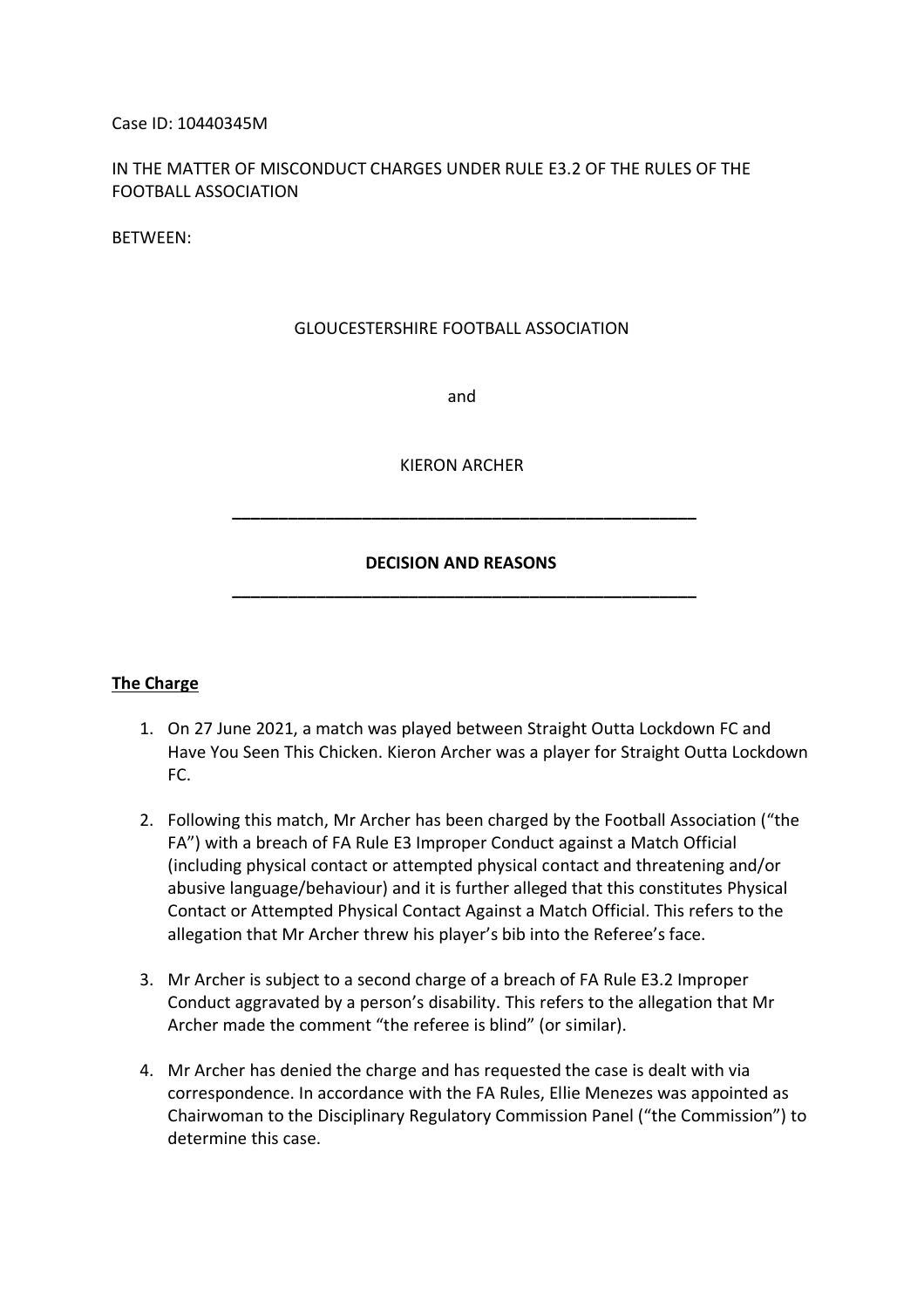### **The Evidence**

5. The Commission considered a pack of documents, which included the charge letter, evidence in support of the charge and the response to the charge.

### **The Relevant FA Rules**

*6.* FA Rule E3.1 states:

*"A Participant shall at all times act in the best interests of the game and shall not act in any manner which is improper or brings the game into disrepute or use any one, or a combination of, violent conduct, serious foul play, threatening, abusive, indecent or insulting words or behaviour."*

*7.* FA Rule E3.2 states:

*"A breach of Rule E3.1 is an "Aggravated Breach" where it includes a reference, whether express or implied, to any one or more of the following :- ethnic origin, colour, race, nationality, religion or belief, gender, gender reassignment, sexual orientation or disability."*

*8.* Paragraph 96.2 of the FA's On-Field Regulations states:

*"Physical contact or attempted physical contact: physical actions (or attempted actions) that are unlikely to cause injury to the Match Official but are nevertheless confrontational, examples include but are not limited to: pushing the Match Official or pulling the Match Official (or their clothing or equipment)".*

#### **The Evidence Considered**

- 9. The Commission considered the following written statements provided in the case pack.
- 10. The Commission considered a written statement provided by the Referee, Kevin Watkins, which provided the following information:
- 10.1. In the 10th minute of the second half, Mr Archer did not agree with a "50/50" decision made by the Referee.
- 10.2. The Referee was standing on the half-way line, while Mr Archer was swearing loudly approximately 25-30 yards away, saying "shit decision", "referee is blind", "crap venue" and "cheating referee". The Referee was wearing glasses at the time.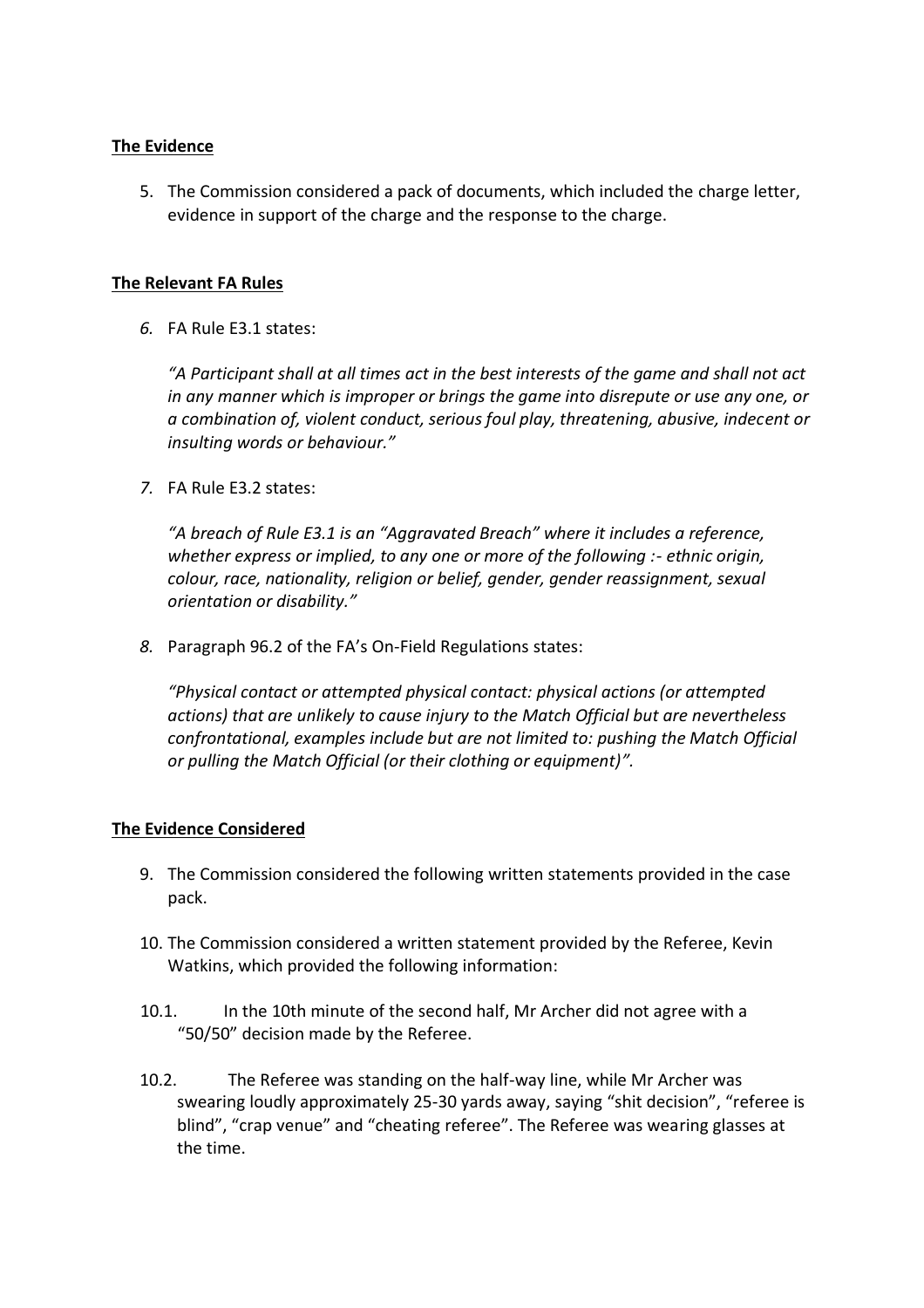- 10.3. The Referee stopped the game and asked Mr Archer to approach him if he had an issue with the decision he had made. Mr Archer then ran 30 yards towards the referee at "full pace" and threw a bib at the Referee's face from 1 yard away.
- 10.4. Mr Archer then left the pitch and started swearing loudly behind the goal. The Referee restarted play and the final 7 minutes of the game were played.
- 10.5. After the game, the players from Straight Outta Lockdown FC apologised for Mr Archer's behaviour and said it would not happen again. The event manager, Paul Tyler, stated that Mr Archer is banned from the venue after the incident but not from the team.
- 11. The Commission considered a written statement provided by Paul Tyler, the League Co-Ordinator. The statement provided the following information:
	- 11.1. Mr Tyler witnessed Mr Archer approach the Referee and shout "you're a shit ref". Mr Tyler witnessed Mr Archer throw his bib into the Referee's face whilst continuing to shout abuse.
	- 11.2. After throwing his bib in the Referee's face, Mr Archer walked behind the goal whilst shouting "you're just a shit ref".
	- 11.3. Mr Tyler states he attempted to calm down Mr Archer, but Mr Archer then started to shout at Mr Tyler in a very aggressive manner, such as "don't tell me to calm down, this is a shit venue with shit referees." Mr Tyler walked away from Mr Archer due to his aggressive manner.
	- 11.4. After the match had finished, Mr Tyler approached several of Mr Archer's teammates to understand what had happened. The players apologised for his behaviour and stated that their opponents had wound him up.
	- 11.5. Mr Archer has been banned from the competition after such a recommendation by Mr Tyler.
- 12. There was no evidence provided by Mr Archer or Straight Outta Lockdown FC.

# **Findings of Fact**

11. Based on the written evidence, the Commission made the following findings of fact on the balance of probabilities.

11.1. During the match, Mr Archer disagreed with a decision made by the Referee. Mr Archer then shouted several abusive comments towards the Referee. These include the comments: "shit decision", "Referee is blind," "you're a shit ref" and "cheating Referee."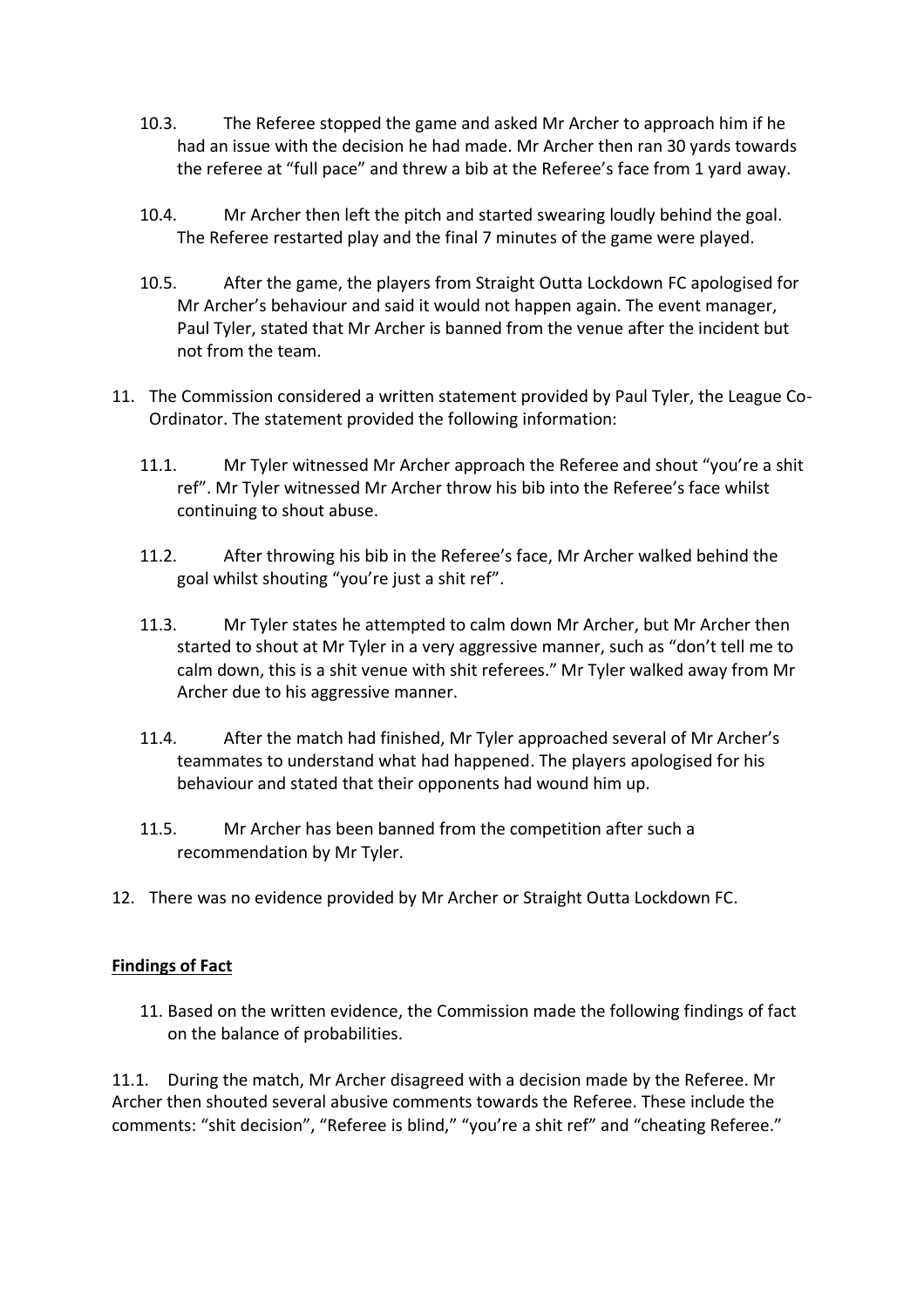11.2. Mr Archer ran towards the Referee from a distance of approximately 30 yards at full pace and threw his bib into the Referee's face from 1 yard away.

11.3. The Commission accepts the evidence of the Referee and Mr Tyler. Their evidence was consistent and the Commission notes that both accounts included Mr Archer's teammates apologising for his behaviour.

# **Conclusion**

12. Based on the findings of fact above, the Commission is satisfied that the charge of the breach of FA Rule E3.2 Improper Conduct aggravated by a person's Disability and the charge of the breach of FA Rule E3 Improper Conduct against a Match Official (including physical contact or attempted physical contact and threatening and/or abusive language/behaviour) are proven against Kieron Archer.

### **Sanction**

- 13. The sanction range for a breach of FA Rule E3.2 Improper Conduct aggravated by a person's Disability is a 6-12 match/42-84 day suspension, with a minimum 6 match/7 day suspension. A fine may also be imposed at the discretion of the Commission.
- 14. A breach of FA Rule E3 Improper Conduct against a Match Official (including physical contact or attempted physical contact and threatening and/or abusive language/behaviour) carries a recommended sanction of a 182 day suspension and a £150 fine. The mandatory minimum sanction is an 84 day suspension and £100 fine.
- 15. The Commission considered Mr Archer's disciplinary record. Mr Archer has had no other misconduct charges in the previous 5 seasons, dating back to the 2016/2017 season.
- 16. For the breach of FA Rule E3.2 Improper Conduct aggravated by a person's disability, the Commission considers that the appropriate sanction is:
	- (a) a suspension of 42 days, together with an additional 49 days to account for the close season, making a total of 91 days;
	- (b) a fine of £75.00;
	- (c) an FA online education course to be attended by Mr Archer; and
	- (d) Five penalty points.
- 17. For the breach of FA Rule E3 Improper Conduct against a Match Official (including physical contact or attempted physical contact and threatening and/or abusive language/behaviour), the Commission considers that the appropriate sanction is: